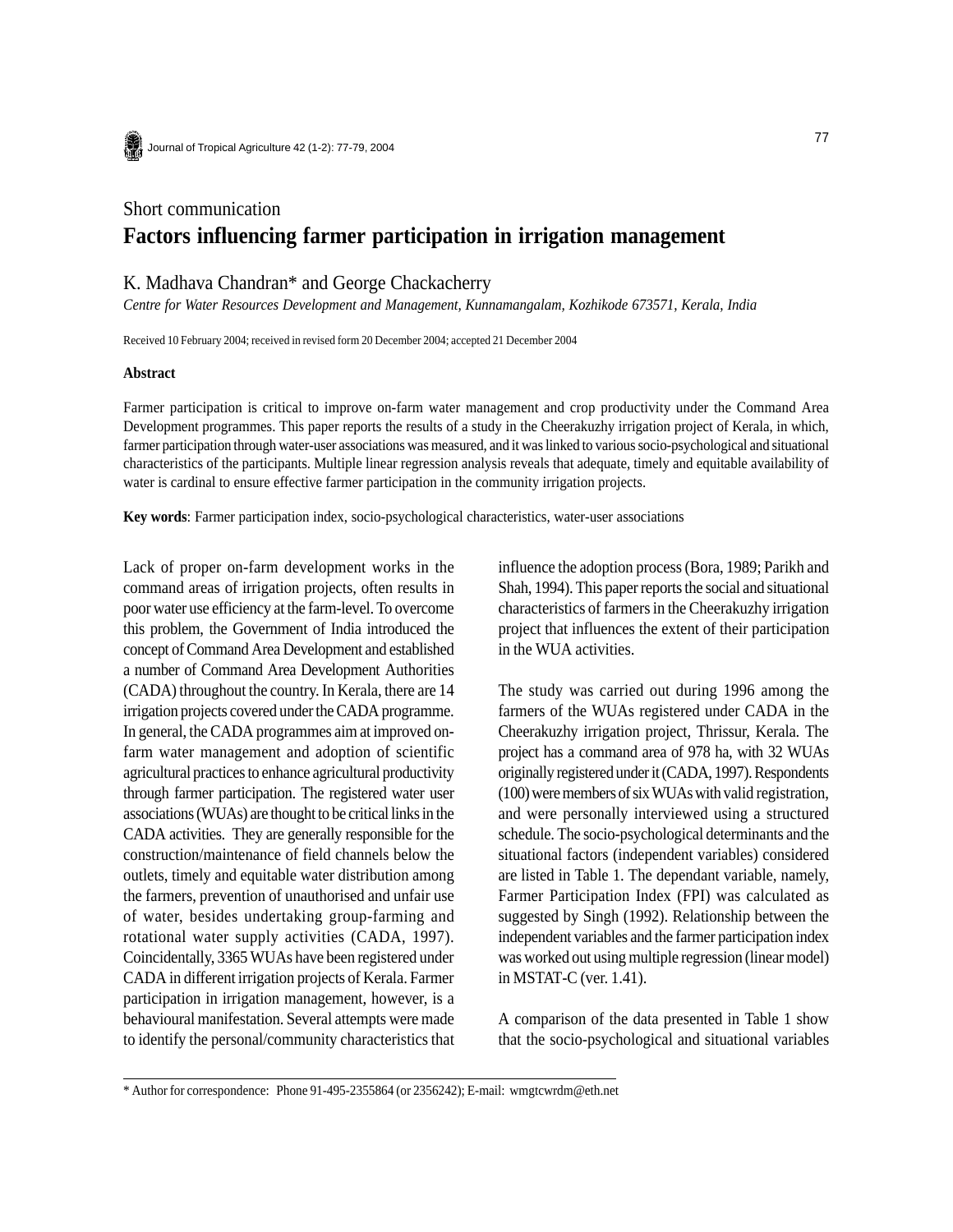(in total 13) explained about 44.5% of the variations in farmer participation. In particular, two socio-psychological characteristics—social participation and attitude towards participation, and two situational variables—availability of irrigation water and location of land on canal network, exerted a significant effect on farmer participation. Of these, irrigation water availability had an overwhelming influence (regression coefficient of 7.56). This is logical, since water availability in terms of adequacy, timeliness and equitability would be the main motivating factor for farmers to undertake irrigated farming and to involve in the activities of WUAs. Chackacherry (1993) also reported a similar pattern for Neyyattinkara irrigation project (Thiruvananthapuram district).

With regard to the other significant situational variables, location of land on canal network had a regression coefficient of 3.33 (Table 1). In this respect, Chandran et al. (1998) noted statistically significant differences in farmer participation between the head- and tailreaches of the canals in Malampuzha irrigation project. Generally, farmers located at the head-reaches of irrigation canals are in a better position, compared to those at the middle- and tail-reaches. As expected, farmers at the tailreaches experienced water scarcity problems. Ensuring adequacy, timeliness and equity of irrigation water, therefore, plays a major role in motivating the farmers to participate effectively in WUA activities. Furthermore, socio-psychological variables, namely, social participation and attitude of the individuals significantly influenced the extent of participation. This in turn, calls for evolving appropriate extension strategies to create attitudinal changes and awareness on scientific water management among the WUA participants.

Table1. Multiple regression analysis of variables influencing farmer participation

| Variable                                            | Regression coefficient |  |
|-----------------------------------------------------|------------------------|--|
| Socio-psychological <sup>1</sup>                    |                        |  |
| Achievement motivation                              | 2.427                  |  |
| Age                                                 | $-0.049$               |  |
| Attitude towards participation through WUA          | $0.738*$               |  |
| Attitude towards scientific agricultural management | 0.586                  |  |
| Communication skills                                | $-0.474$               |  |
| Education                                           | 1.379                  |  |
| Farming experience                                  | 0.125                  |  |
| Knowledge on scientific agricultural management     | $-0.316$               |  |
| Level of aspiration                                 | $-0.444$               |  |
| Managerial efficiency                               | 0.027                  |  |
| Mass media participation                            | 0.007                  |  |
| Orientation towards competition                     | 0.185                  |  |
| Social participation                                | $1.574**$              |  |
| Situational <sup>2</sup>                            |                        |  |
| Irrigation potential                                | 0.359                  |  |
| Irrigation water availability                       | $7.567*$               |  |
| Location of land on canal network                   | $3.332*$               |  |
| Occupation                                          | 5.414                  |  |
| Tenancy status                                      | 0.044                  |  |

 $r^2 = 0.445$ ; F (0.01) = 3.83; \* Significant at 5% level; \*\* Significant at 1% level

1 For methodological details see Chandran et al. (1998) and the references cited therein.

2 The situational variables were scored as follows: Irrigation potential as the ratio of irrigated to total paddy area (*%*); Irrigation water availability: timely availability, adequate quantity and equity (separately scored with *2* for 'available' and *1* for 'not available'); Location of land on canal network: head- (score  $= 3$ ), middle- (score  $= 2$ ) and tail-reaches (score  $= 1$ ); Occupation: farmer (score  $= 2$ ), other (score  $= 1$ ) and Tenancy status: owner cultivator (score  $= 2$ ), tenant (score  $= 1$ ).